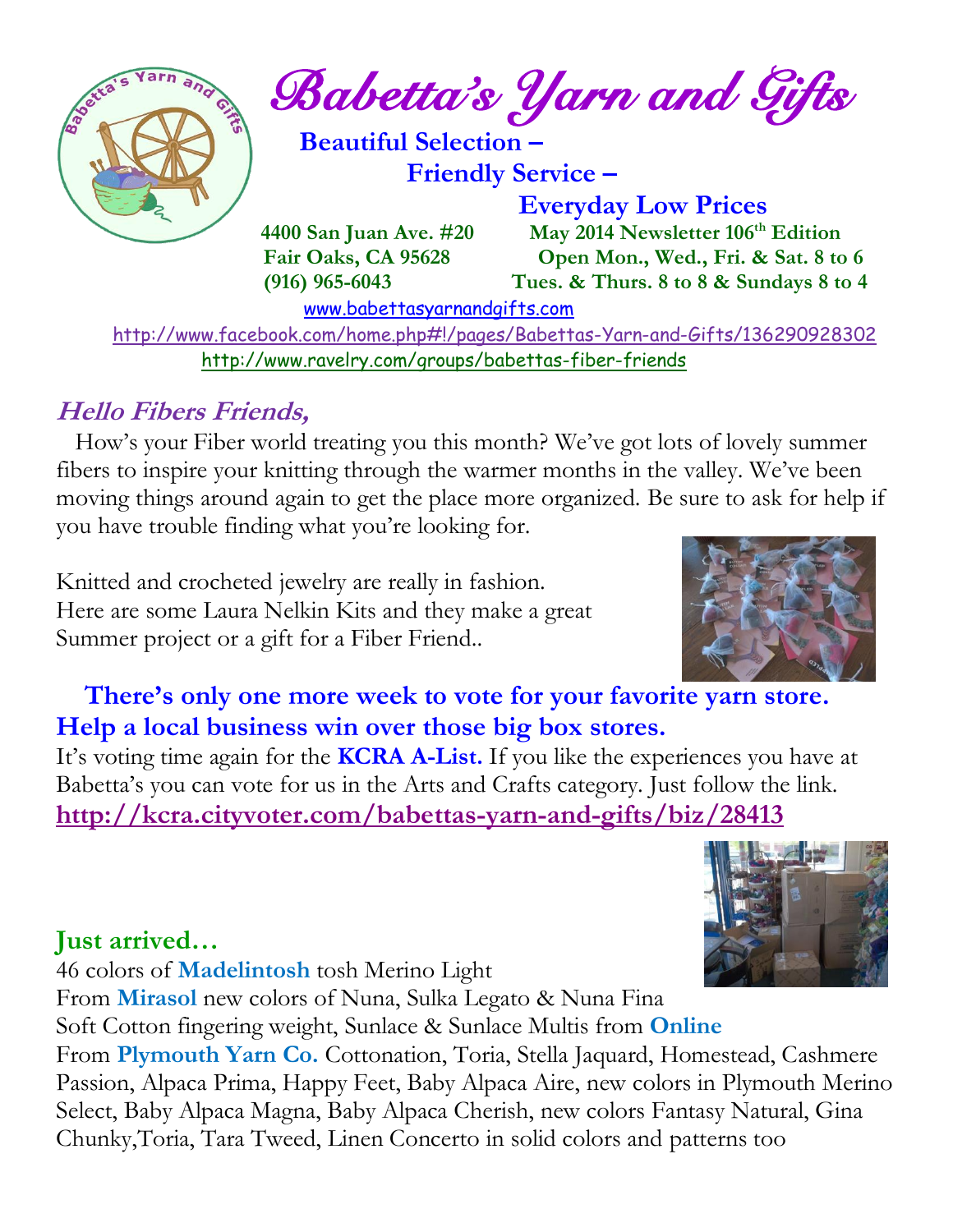### **Coming soon…**

Meadowlark from **Classic Elite** New colors of Breathless by **Shalimar** Sayonara Print 100% silk ribbon from **Schulana** Cotton Glace & Handknit Cotton by **Rowan** Huasco Worsted from **Aracania** More colors of **Malabrigo** Rios





**Classic Elite Cathedral Trunk Show**

May 8 to May 25 Here's the link to the collection. [http://www.classiceliteyarns.com/pattern\\_detail.php?patternID=279#](http://www.classiceliteyarns.com/pattern_detail.php?patternID=279)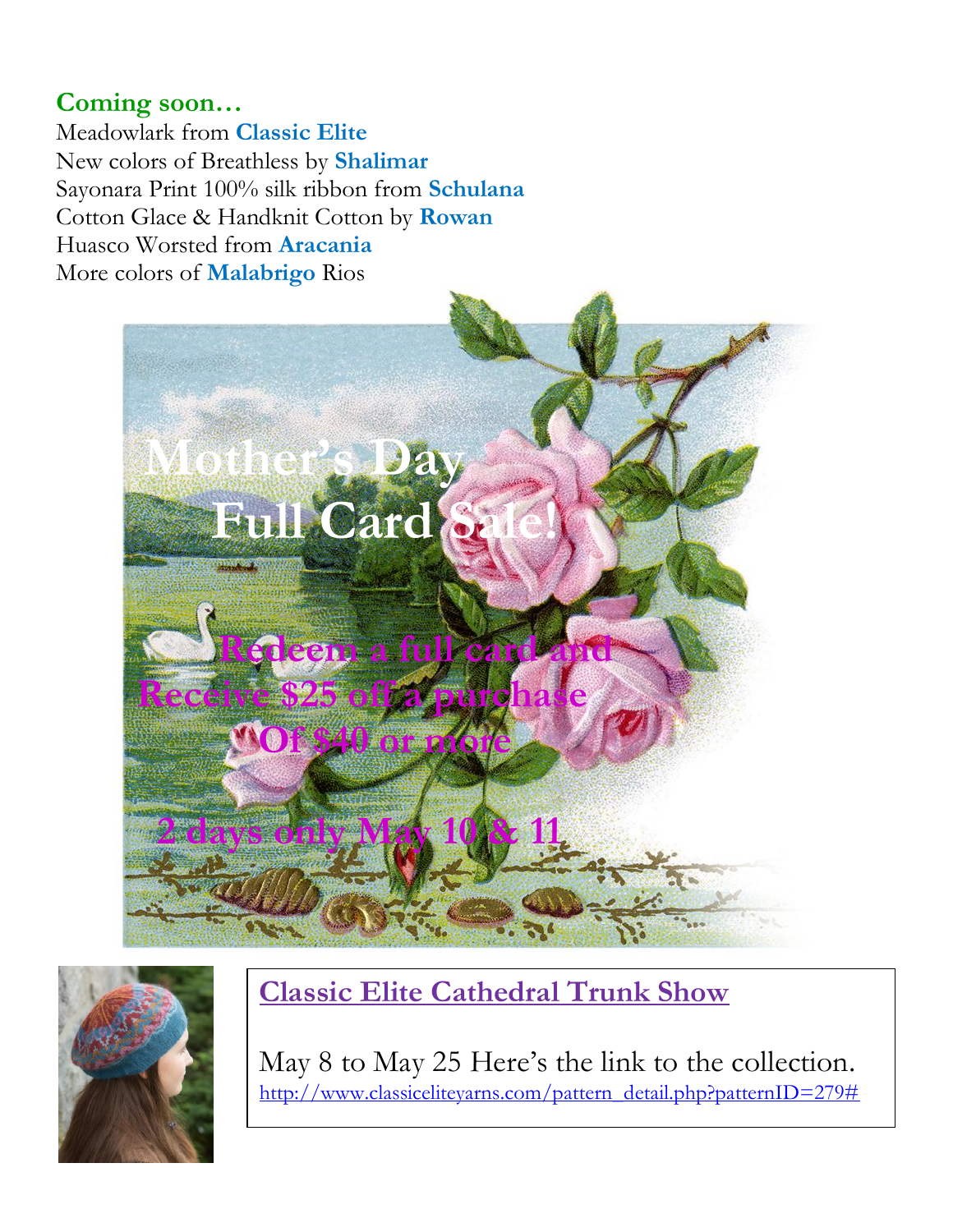# **Classes for May at Babetta's 916-965-6043**

 *In our project classes you can learn to knit anything from scarves to socks to felted purses to lace shawls to hats to sweaters. Pick your project and join in the fun. Our knitters inspire each other to try new things by sharing ideas and showing off their latest creation. Sign up for one of our classes and you will receive a coupon for 10% off.*

 **Pre-registration is required as class sizes are limited. Please choose your dates carefully. Because of scheduling conflicts and complications, make-up classes will only be allowed under special circumstances and individual consideration.**

#### **Tuesdays May 6, 13 & 20**

Knitting Project 10am – 11:30am fee \$50 Knitting Project 6pm – 7:30pm fee \$50

#### **Wednesdays May 7, 14 & 21**

Knitting Project 1pm – 2:30pm fee \$50 Knitting Project 3:30pm- 5pm fee \$50

**Thursday May 8, 15 & 22**

Knitting Project 6pm – 7:30pm fee \$50 Knitting Project 10am – 11:30am fee \$50 **Saturdays May 10, 17 & 24** Knitting Project 4pm – 5:30pm fee \$50.

#### **Private Lessons**

Knitting or Crochet \$20 an hour Group Knitting or Crochet Private lessons \$15 an hour per person. Spinning or weaving \$25 an hour Group rates are \$20 an hour per person. 50% deposit required when scheduling. Cancellations with less than 24 hour notice will forfeit deposit with exceptions for emergencies. Other cancellations can be transferred to rescheduled lessons or store credit.

### **Charity Knitting Group now meeting twice a month**

 How would you like to do some charity knitting/crocheting with a lovely group of people? **"The Purls of Fair Oaks"** meets the second Thursday and the fourth Wednesday of every month from 10am to noon here at **Babetta's.** This wonderful group of knitters makes newborn hats for local hospitals as well as other local charity groups. If you'd like to come join the group there's always room for more. This month's date is May 8. If you'd like to drop off any knitted or crocheted donation items you can do that at any time and I will pass them on.



Babetta's is partnering with **Alice's Embrace**

 Diane Lewis has started this charity knit and crochet organization to supply shawls and lap blankets to those suffering from Alzheimer's disease. Here's the link for more info <http://www.alicesembrace.com/>